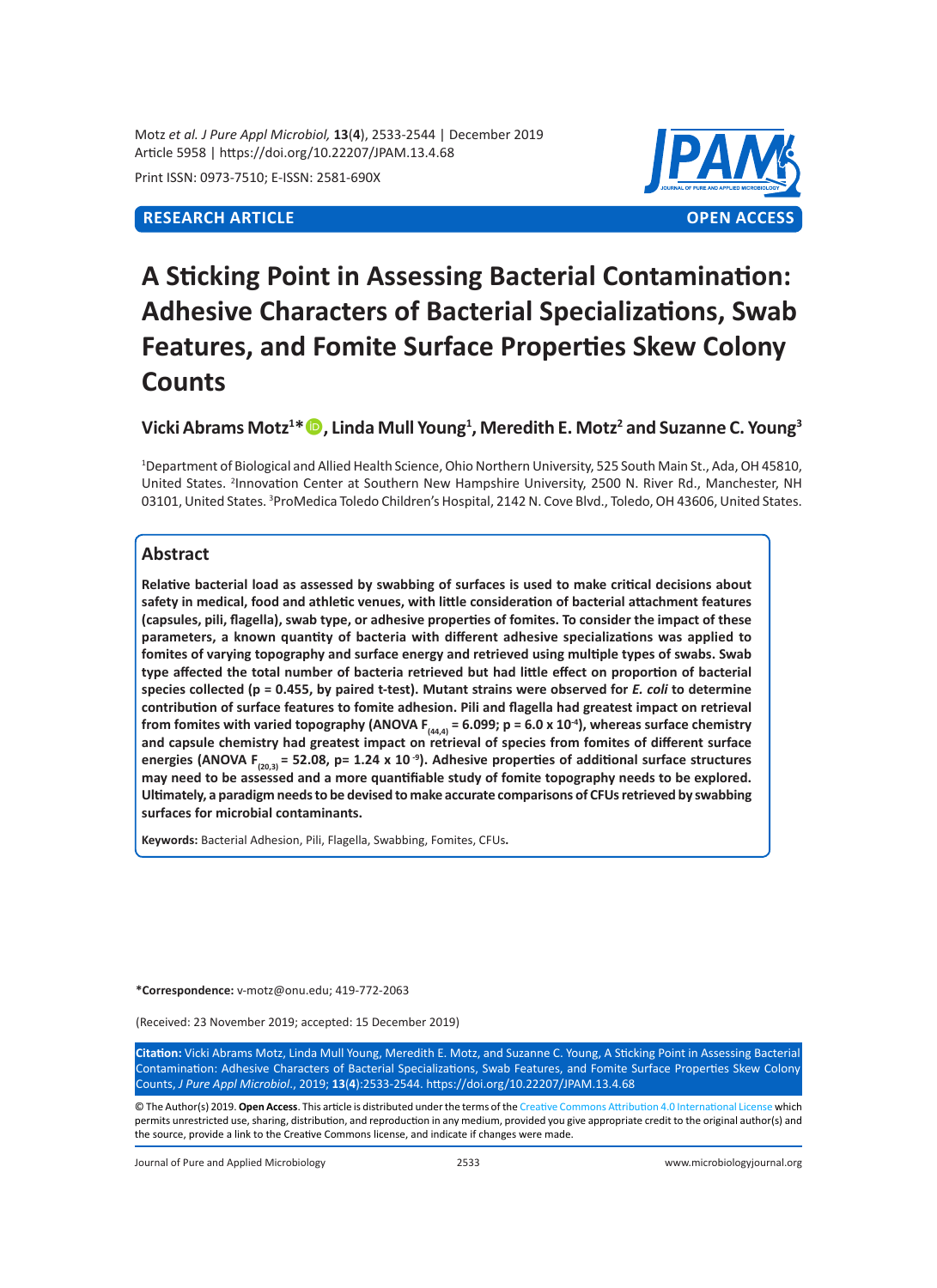#### **INTRODUCTION**

Swabbing of surfaces to determine bacterial load is an industry standard used by hospitals (Smith *et al*., 2013), clinics (Spratt *et al.,* 2014), nursing homes (Vesley *et al.,* 1987; Rouch and Marchese, 2017), organized sports (Davies *et al.,* 2017; Dyer *et al.,* 2018), forensic investigators (You *et al.,* 2019) and food processors (Garayoa *et al.* 2017, Keeratipibul, 2017) among others. The resultant colony counts are used to determine food and water safety (Jarvis *et al*., 2007), make medical diagnoses (Kwon *et al.,* 2012; Hsu *et al*., 2019), verify advertised over-the-counter dosages (Goldstein *et al*., 2013) and evaluate sterility of medical equipment (Chernecky and Waller, 2010; Maki *et al.,* 1977).

Adhesion of bacteria to cell surfaces is a critical step in pathogenesis (Hori and Matsumoto, 2010). Surface components which promote adhesion include: flagella, chemotactic proteins, fimbrial adhesins, lipopolysaccharides and capsules (Willis and Whitfield, 2013). Due to these adhesive features, the surface properties of fomites to which microbes adhere and the swabs used for their retrieval (and subsequent release into media), counts from standard swabbing techniques may not be accurate representations of the contaminating microbial community. Additionally, many bacteria produce surface biosurfactants which can interfere with adhesion (Giri *et al.,* 2019).

# **Role of protective external bacterial features in adhesion: capsules and glycocalyces**

The capsular polysaccharides of many bacterial species, which prevent desiccation and promote virulence by avoiding degradation, appear to have variable effects on adhesion (Rubinchik *et al.,* 2014; Barato *et al.,* 2016; Xu *et al.,* 2016). Capsules serve in electrostatic evasion of phagocytes (Willis and Whitfield, 2013). In *E. coli*, alteration of capsular carbohydrates has been linked to reduced toxicity (Di *et al.,* 2017). Conversely, *Staphylococcus epidermidis* produces a negatively charged glycocalyx slime layer, which forms a hydrophobic biofilm as well as a fibrinogen binding protein, both of which have been implicated in adhesion to prosthetics (Nilsson, *et al.*, 1998). Once microbes form biofilms on medical device surfaces, they are extremely difficult to remove (Lin *et al*., 2017).

# **Role of external cell wall bacterial structures: pili, flagella, and o-oligosaccharides**

Pili come in a variety of shapes, locations, and functions; and multiple types can be found on the same cell. In *E. coli*, Type 1 pili (Kolenda *et al.,* 2019) and P pili are well documented adhesion structures (Hori and Matsumoto, 2010) associated with uropathogenicity (Mulvey *et al.,* 1998). The CFA-1 and CS pili are associated with enterotoxigenicity (Epler Barbercheck *et al.,* 2018). Pili associated helical adhesion proteins and pilins have been linked to increased adhesion to host cell surfaces enhancing virulence (Epler Barbercheck *et al*., 2018). Flagella also promote adherence by acting as adhesins, and increase virulence due to motility associated pathogen spread (Duan *et al.*, 2012). Mutant flagella or those inhibited by antiflagellin antibodies have significantly decreased adhesive properties (Giron *et al.,* 2002; *Roy et al*., 2009). The negative charge associated with the o-oligosaccharide of the gram negative outer membrane electrostatically repels phagocytes, increasing bacterial virulence and affecting their ability to bind to different fomites (Anderson and Young, 2016). Because wild type *E. coli* makes use of all of these structures as virulence factors, mutant knockout strains missing specific external components make an ideal study model.

# **Fomite features influencing microbial adhesion**

Fomite adhesive properties, including surface energy and topography, may also alter adherence. It has been shown that the intrinsic surface properties of different types of plastics affect both long and short term bacterial adhesion to their surfaces (Cai *et al*., 2019). Variations in roughness on a nanoscale and surface chemical heterogeneity further confound assessment of bacterial adhesion onto fomites (Bradford *et al.,* 2018).

All surfaces have an inherent charge which creates weak charged interactions with other surfaces with which they come into contact. The smaller the structures (such as bacteria) and the more densely packed, the greater the number of small interactions that occur. These weak dipole-to-dipole like interactions constitute a van der Waal's bond, and increase adherence. This is a major component of Derjaguin-Landau-Verwey-Overbeek (DLVO) theory, which relies upon weakly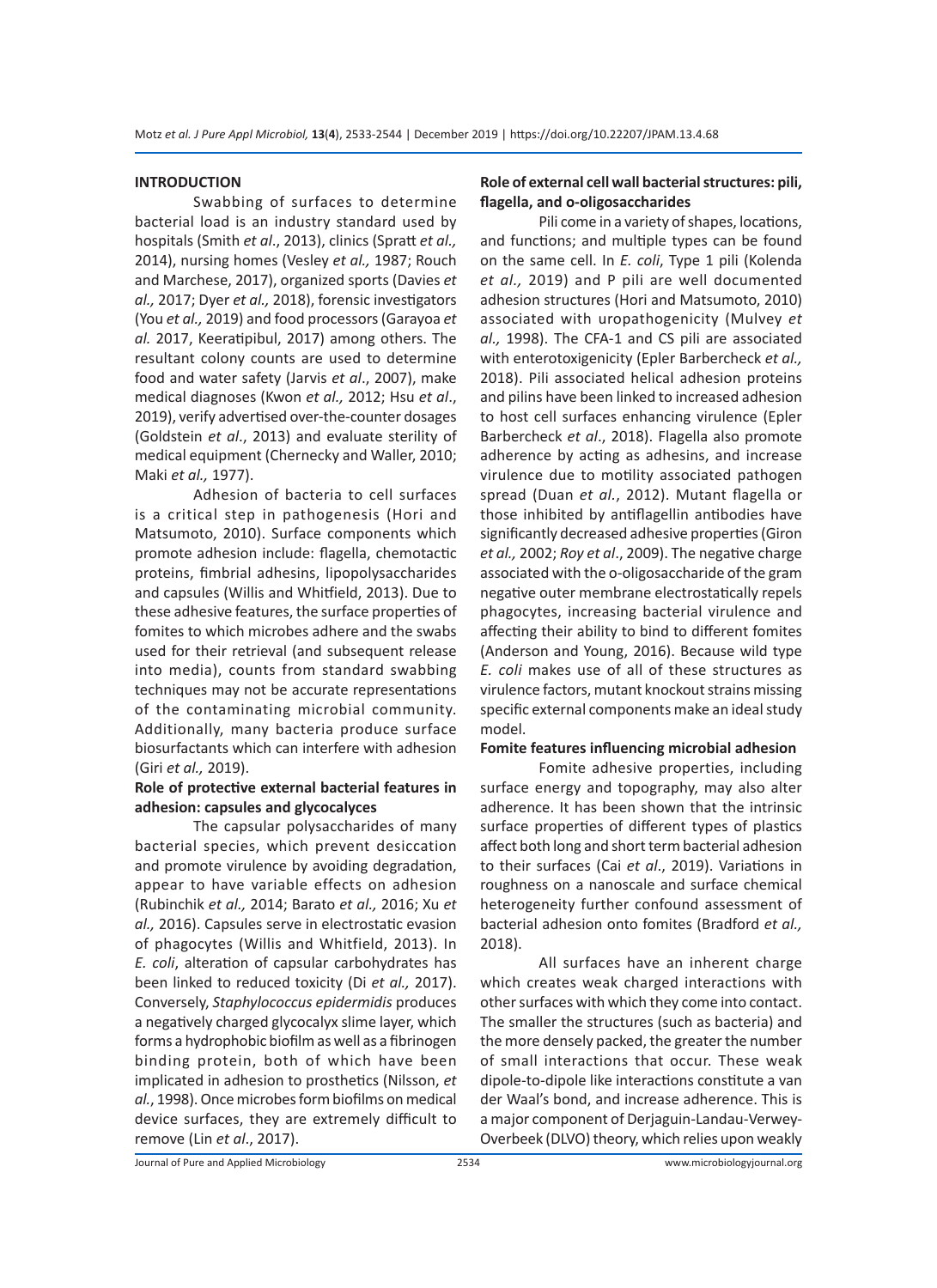charged molecular interactions to explain the adhesive properties of cells (Hori and Matsumoto, 2010, Cai *et al.,* 2019).

#### **Interaction of swabs and fomites**

Both the swab composition and the pattern of swabbing can impact the debonding of a bacterium from a surface and its subsequent attachment to a swab (Keeratipibu *et al.,* 2017; You *et al.,* 2019). This transfer is less likely if a swab has lower surface energy than the fomite surface or is being moved in the same direction as the microbe-surface bond. Although rougher topography increases the total surface area of a fomite, it may offer fewer available bonding sites if microbes are unable to access the crevices. This should result in easier bacterial transfer during swabbing. Conversely, if bacteria are sequestered in the crevices of a rough surface, they may be unreachable by swabbing, reducing retrievability. On skin, tape-stripping has been suggested as a comparable or even preferable method for bacterial retrieval to address some of these issues (Ogai *et al.,* 2018).

#### **Swab features influencing microbial adhesion**

Polyester swabs are hydrophobic but may develop a negative static charge when rubbed on a surface during sampling (Maruf, 2019) which could result in electrostatic repulsion of negatively charged bacteria. Flocked nylon swabs have a brush-like texture which the manufacturer claims will better extricate surface microbes and a strand arrangement designed to use capillary action to maximize uptake (Becton Dickinson, 2019; Copan, 2019). While cotton swabs are considered neutral in generating a static charge, the fibers themselves have a net negative charge which could reduce microbial attachment (Cotton Fiber, 2012), increasing retrieval. You *et al.* (2019) found cotton swabs to be most effective in retrieving DNA samples of *E. coli* and *S. aureus* from hard surfaces. They also determined that wetting the swabs affected DNA retrieval; and called for a standardized sampling method.

Moisture regain values, which are a measure of absorptiveness, likely influence both bacterial adhesion to and release from swabs; and vary greatly between swab materials (polyester=0.4%, cotton=8.5%, nylon=4.0%) (Polyester, 2012). Additionally, variations in the swab surface area and sampling technique may alter results and reduce the comparability of studies.

This investigation elucidated the impact of the following factors on accurately determining the composition of microbial communities sampled by surface swabbing: 1) the role of fomite surface properties, 2) the efficacy of swabs in bacterial retrieval and release to media (transfer from fomite to fomite) and 3) the role of external bacterial features in microbial adherence to a surface and subsequent resistance to removal by swabbing.

# **MATERIALS AND METHODS Handling of bacteria**

See Table 1 for all bacterial species used in this investigation, their source, gram reaction and unique adhesive features. *Streptococcus pneumoniae* was grown for 18 hours in Mueller-Hinton broth (MH) at 37°C with 5% CO<sub>2</sub>. All other cultures were grown for 18 hours in MH broth with agitation (125 rpm) at 37°C. Individual species were diluted to 0.5 McFarland Standard (1.5 x 10<sup>8</sup>cells per ml). Because it is debonded so much more readily than other species in this study, *Staphylococcus epidermidis* was used at 0.05 McFarland Standard in mixed cultures to facilitate counting. Colony forming units (CFUs) of *S. epidermidis* were multiplied by 10 to generate comparable data to other species used.

Aliquots were applied to 5 cm x 7.5 cm areas of sterilized fomites (N=3 for screening studies and as indicated for specific studies) and uniformly dispersed with a sterile cell spreader (USA Scientific, 2977-5500) to achieve a concentration of 2.5  $\times$  10<sup>6</sup> cells per surface. After drying, surfaces were swabbed and extracted using the standard protocol.

#### **Handling of swabs**

Sterile swabs: nylon (COPAN – FLOQSwab®; flocked), cotton (ULINE - Puritan), rayon (Thermo Fisher Scientific – Remel BactiSwab®), foam (Thermo Fisher Scientific - Puritan), dacron (LOVEDAY – Puritan; knitted) and polyester (LOVEDAY - Puritan) were wetted with MH broth as dry swabbing reduces retrieval (Keeratipibul *et al.,* 2017). Each contaminated area was first sampled using one side of the swab to vertically cover the entire surface, then the swab was flipped and the area was reswabbed horizontally before using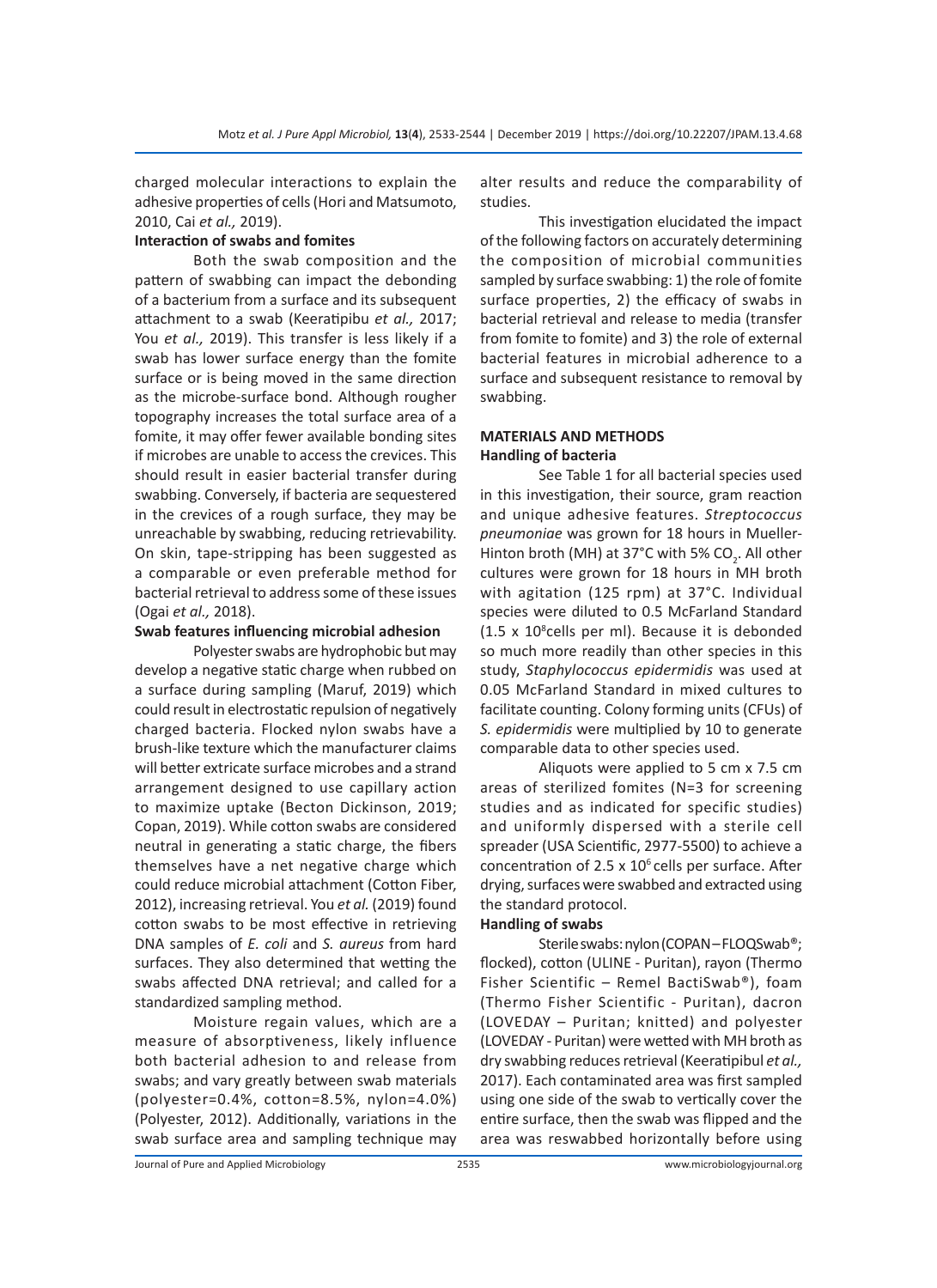| <b>Bacterial species</b>                  | Source                                     | Identifying<br>code           | Gram<br>stain | <b>External feature</b>               |
|-------------------------------------------|--------------------------------------------|-------------------------------|---------------|---------------------------------------|
| <b>Bacillus subtilis</b>                  | Ward's                                     | 470176-524                    | Positive      | Hard, glutamyl polypeptide<br>capsule |
| Escherichia coli                          | Coli Genetic Stock Center                  | BW30388                       | Negative      | Wild type                             |
|                                           | Escherichia coli Coli Genetic Stock Center | BW30388 Strain 29667 Negative |               | Fimbriae free mutant                  |
|                                           | Escherichia coli Coli Genetic Stock Center | BW30388 Strain 9024 Negative  |               | Flagella free mutant                  |
| Escherichia coli                          | Coli Genetic Stock Center                  | BW30388 Strain 9671 Negative  |               | o-oligosaccharide free<br>mutant      |
|                                           | Escherichia coli Coli Genetic Stock Center | BW30388 Strain 11767 Negative |               | Common pili free mutant               |
|                                           | Escherichia coli Coli Genetic Stock Center | BW30388 Strain 7962 Negative  |               | Type I pili free mutant               |
| Klebsiella<br>pneumoniae                  | <b>ATCC</b>                                | 13883                         | Negative      | Soft slime layer                      |
| Staphylococcus<br>epidermidis             | <b>ATCC</b>                                | 12228                         | Positive      | Glycocalyx                            |
| Streptococcus                             | <b>ATCC</b>                                | 49619                         | Positive      | Wild type                             |
| pneumoniae<br>Streptococcus<br>pneumoniae | <b>ATCC</b>                                | 39987                         | Positive      | Capsule free mutant                   |

|  |  |  |  |  | Table 1. Bacterial species used in this investigation |
|--|--|--|--|--|-------------------------------------------------------|
|--|--|--|--|--|-------------------------------------------------------|

the tip to swab the perimeter. Because swabbing pressure and technique can vary from person to person, one investigator conducted all of the swabbing.

Bacteria were extracted from the swabs using a standardized protocol. Swabs were extracted in 2 ml of MH broth using an Eppendorf Thermoagitator at 37°C and 1,000 rpm for 5 min. Spread plates of MH with 5% sheep red blood cells (SRBC) were inoculated with 10 µl of extract and incubated at 37°C for 24 hours with 5%  $CO_2$ . Control plates with 10 $\mu$ l of each culture were prepared to ensure all strains exhibited equivalent growth. CFUs were visually quantified for plates exhibiting low counts and the Flash 'N Go automated colony counter was used for plates with heavy growth to ensure accuracy.

# **Handling of fomites**

For screening studies, 5 cm x 7.5 cm (37.5 cm<sup>2</sup>) areas of untreated planed wood, plastic computer tower, acrylic wall paint, glass, aluminum flashing, wrestling mat squares (polyvinyl coated scrim) and ethylene-vinyl acetate (EVA) footwear soles were utilized (Table 2). Interaction of surface

| Material              | Surface energy<br>(dynes) | Topography    | Source                            |  |
|-----------------------|---------------------------|---------------|-----------------------------------|--|
| Aluminum              | 850                       | smooth        | Permabond, 2015                   |  |
| Glass                 | 250                       | smooth        | Permabond, 2015                   |  |
| ABS plastic           | 42                        | smooth        | Permabond, 2015                   |  |
| Acrylic paint on wall | 45                        | rough         | Raghavan, 2018                    |  |
| Poly vinyl            | 37                        | rough         | Permabond, 2015                   |  |
| <b>EVA</b>            | 33                        | rough         | Permabond, 2015                   |  |
| Wood                  | $30 - 50$                 | rough         | Jankowska et al., 2018            |  |
| <b>Plastics</b>       | $20 - 50$                 | rough /smooth | Categorizing Surface Energy, 2019 |  |

**Table 2.** Surface energy and topography of sampled fomites

Journal of Pure and Applied Microbiology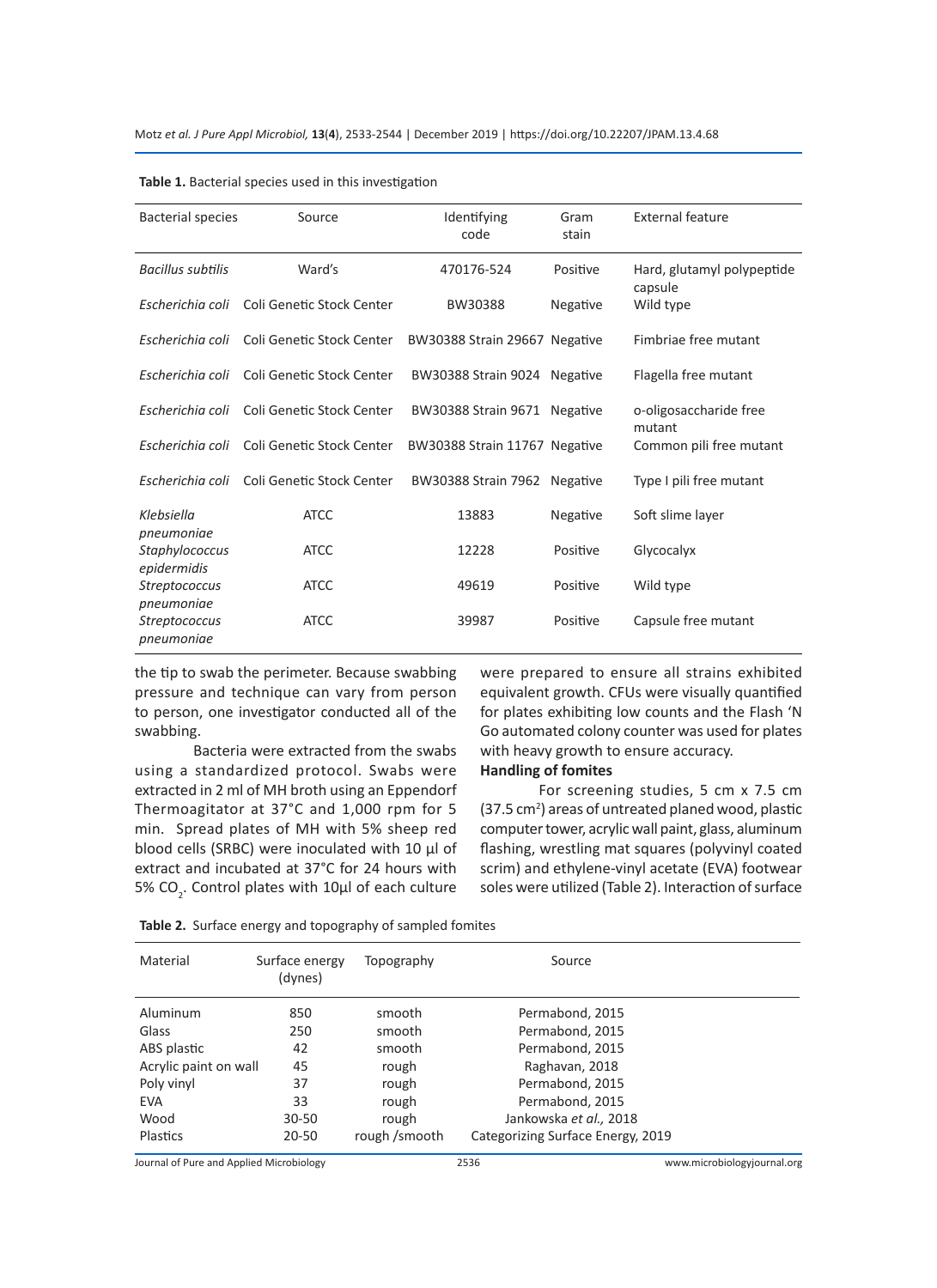specialization with fomite type was assessed using aluminum (high surface energy (850 dynes); smooth topography), polyvinyl film (low surface energy (30-34 dynes); smooth topography) and polyvinyl coated scrim wrestling mat (low surface energy (30-34 dynes); rough topography) (N=6 for each surface).

Surfaces were cleaned and disinfected with acetone, then ethanol and a subsequent 15 min UV light treatment. Because it was determined that this decontaminating process could alter fomite surfaces, follow up studies used fresh 5 cm x 7.5 cm surfaces of wrestling mat, acrylonitrile butadiene styrene (ABS) plastic (McMaster-Carr) (Permabond, 2015) and glass, cleaned by running under DH<sub>2</sub>O stream for 60 sec, followed by 15 min exposure to UV radiation.

# **RESULTS AND DISCUSSION Initial screening of fomites**

*S. epidermidis,* with no specialized adhesive features, was used to screen fomites. Bacteria were applied to untreated planed wood, plastic computer tower, acrylic painted wall, glass, aluminum flashing, wrestling mat squares, and ethylene-vinyl acetate footwear. Recovery from fomites showed significant variation based on the surface. Greatest retrieval was from the acrylic painted wall and least retrieved was from the porous wood surface (Fig. 1). Similar results were seen by Milks and Goodwin (2018) who inoculated different surface types with a variety of bacteria and found that all species were more easily retrieved from a smooth ethylene vinyl acetate surface than from any other fomite material they tested.

## **Initial screening of bacteria**

*Bacillus subtilis*, *S t r e pto co cc u s pneumoniae*, *Streptococcus pneumoniae* capsule free mutant, *Escherichia coli* wild type (with pili, flagella, fimbriae, and capsule), *E. coli*



**Fig. 1.** Retrieval of *S. epidermidis* differed significantly from various surfaces. Graph shows mean CFUs +/- SD. Significance determined by ANOVA  $F_{(14,6)} = 4.49$  p =9.0  $x$  10 $3$ ; asterisk designations indicate significance by t-test at p<0.05.

fimbriae free mutant, *Klebsiella pneumoniae,* and *Staphylococcus epidermidis* were applied to polyvinyl coated scrim wrestling mat (low surface energy (30-34 dynes); rough topography) which tested in the mid-range for adhesion (above). *S. pneumoniae* (both wild type and a capsule free mutant strain) were poorly recovered (less than 0.4%) on all surfaces. *B. subtilis,* with its hard, glutamyl polypeptide capsule (Thorne, 1993), did not differ significantly from *S. pneumoniae.* The large slime layer capsule of *K. pneumoniae* was less likely to remain firmly attached to a test surface as evidenced by approximately 2% retrieval. *S. epidermidis* with no adhesive specializations beyond a glycocalyx demonstrated the greatest retrieval of all bacterial species from the tested surfaces (~2.8%) (Fig. 2). The issue of comparison of bacterial types in mixed cultures is exacerbated by the fact that bacteria grow at different rates (Liang et al., 2017).

| <b>Strain</b>           | Knockout                                                                  |                                                                                                                | Functional change                                      |
|-------------------------|---------------------------------------------------------------------------|----------------------------------------------------------------------------------------------------------------|--------------------------------------------------------|
| CGSC:9024<br>CGSC:9671  | loss of rod assembly protein<br>no o-oligosaccharide in outer<br>membrane | reduces net negative charge/adhesive ability                                                                   | non-functional flagella (Moens and Vanderleyden, 1996) |
| CGSC:11767<br>CGSC:7962 | no common pili<br>no type 1 pili                                          | reduces biofilm formation (Stacey et al., 2014)<br>lack of associated adhesins (Epler-Barberchek et al., 2018) |                                                        |
|                         | Journal of Pure and Applied Microbiology                                  | 2537                                                                                                           | www.microbiologyjournal.org                            |

**Table 3.** *E. coli* knockout strains used in this study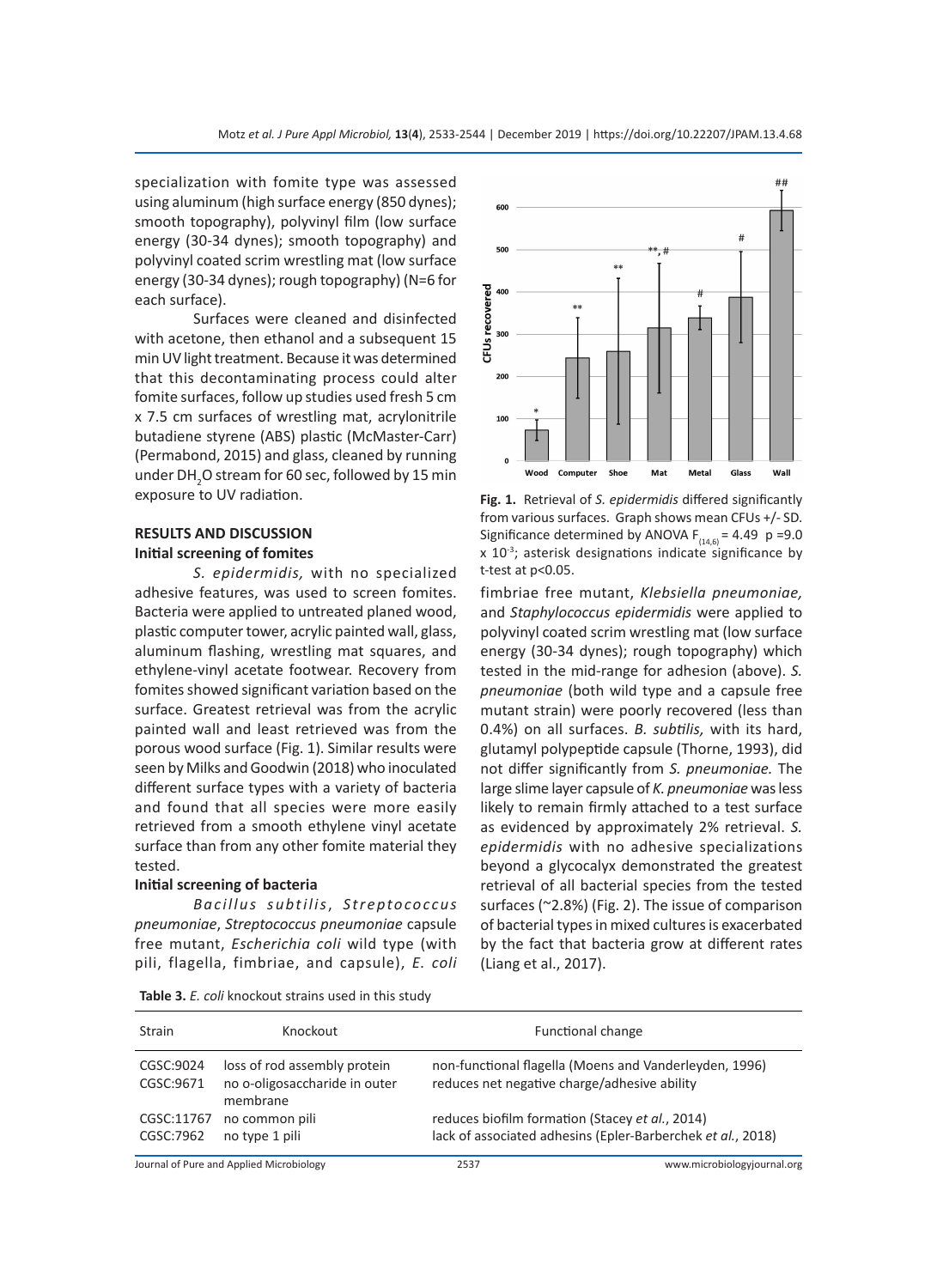

**Fig. 2.** Comparative retrieval of multiple bacterial species from a polyvinyl surface  $N \geq 8$ . Graph shows mean CFUs +/- SD. Significance determined by ANOVA  $F_{(97,7)} = 9.55$ ,  $p = 2.6 \times 10^{-10}$ ; asterisk designations indicate significance by t-test at p<0.05. *BS = B. subtilis, SP= S. pneumoniae, SPM = S. pneumoniae* mutant *–* no capsule*, EC = E. coli, ECM = E. coli* fimbriae free mutant*, KP = K. pneumoniae, SE = S. epidermidis.*

#### **Initial screening of swabs**

Cotton, polyester and nylon swabs retrieved significantly greater numbers of wild type *E. coli* from wrestling mats than foam, dacron, or rayon swabs  $(F_{17,5} = 3.2520, p = 0.043)$  (Fig. 3). This 0.35



**Fig. 3.** Significant differences in ability of different swabs to retrieve *E. coli* from a polyvinyl surface with low surface energy and high topography. Graph shows mean CFUs +/- SE. Significance determined by ANOVA  $F_{(17,5)}$  = 3.25, p = 4.0 x 10<sup>-2</sup>; asterisks indicate significant differences by t- test at p<0.05. *SP= S. pneumoniae, BS = B. subtilis, KP = K. pneumoniae.*

is consistent with the findings of Keeratipibul *et al*. (2017) who also found cotton to be the most effective. Cotton swabs of all brands tested had the highest mass of swabbing material, thus the efficacy of the cotton may be due to the amount/ surface area of the swabbing material rather than to the nature of the cotton fiber. It should be noted that swabbing allows for quantification and identification of only culturable bacteria. Young *et al.* (2018) compared retrieval of nonculturable bacteria to culturable species and found a tenfold increase in bacterial types identified with the DNA mi-Seq system over standard swabbed cultures. Since this type of testing is generally cost prohibitive and only culturable species are detected with commonly used methods, it can be presumed that a huge percentage of the bacterial community goes unobserved in the majority of analyses (Paxton, 2004).

# **Protective external structures: capsules and glycocalyx**

To compare the effect of capsule type, *S. pneumoniae* (gram positive; encapsulated wild type), *B. subtilis* (gram positive; large capsule), and *K. pneumoniae (*gram negative; soft slime layer) were inoculated onto wrestling mat surfaces and retrieved using rayon swabs (Thermo Fisher Scientific – Remel BactiSwab). The soft slime layer of *K. pneumoniae* composed of loosely bound exopolymeric substances (Hori and Matsumoto, 2010) appears to confer less adhesion than harder encapsulated species which are composed of more tightly bound exopolymeric substances. (Fig. 4). The glutamyl polypeptide found in the capsule of *B. subtilis* (Liu *et al.,* 2013) can be degraded by glutamyl hydrolase also found in *B. subtilis* (Ashiuchi *et al.,* 2003). This natural capsule degradation increases hydrophobicity which has been shown to increase bacterial adhesion (Bartley *et al*., 2013). The ability of bacteria to form biofilms is similarly influenced by the composition of the exopolymeric substances secreted (Danese *et al.,* 2000). Thus, species specific capsule composition must be considered when evaluating retrieval of different encapsulated bacteria under the same conditions.

## **External cell wall structures : flagella, pili and o-oligosaccharides**

The impact of attachment features was differentiated utilizing a single species, *E. coli*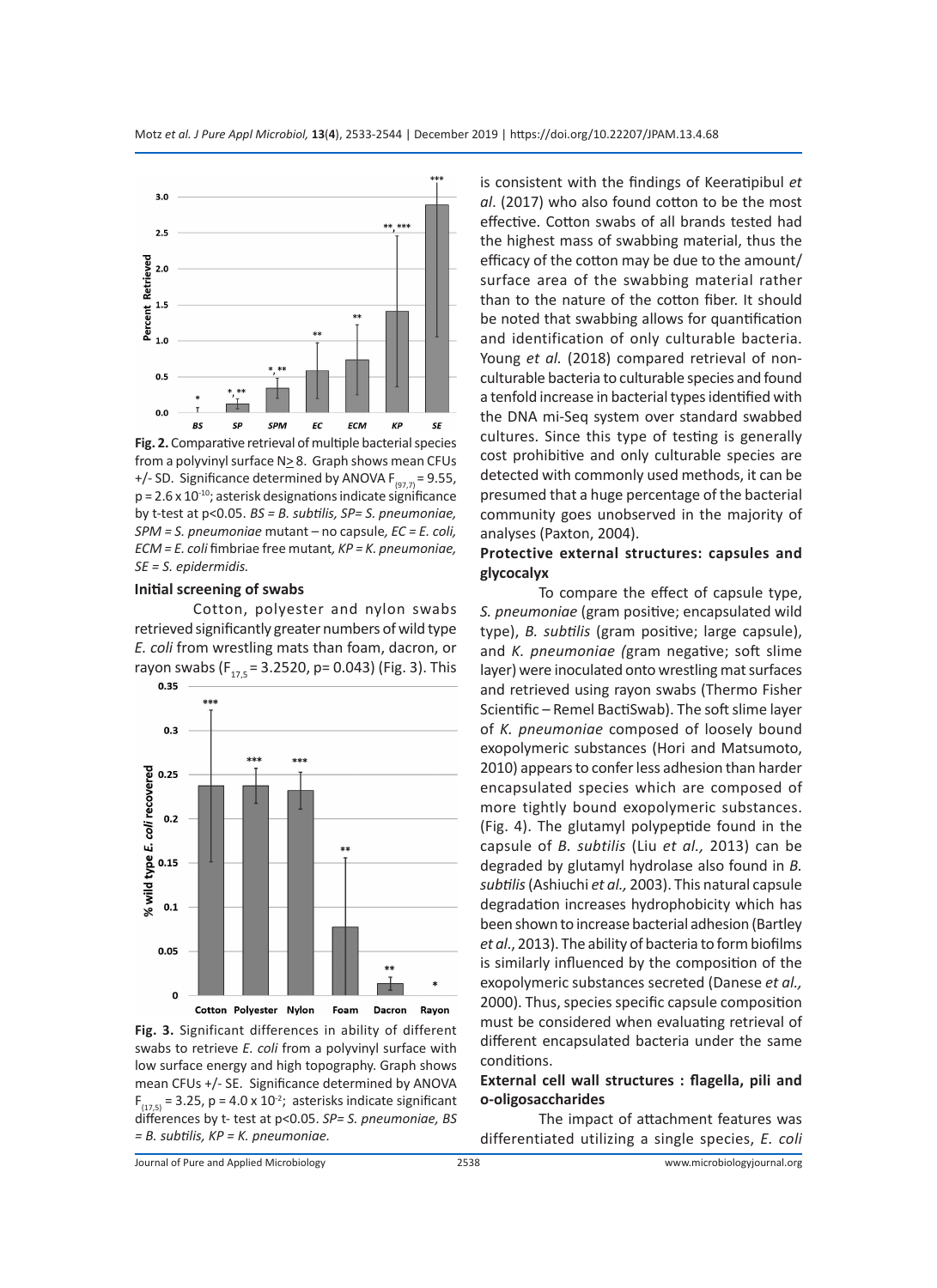

**Fig. 4.** Effect of capsule type on retrievability of bacteria from a mat surface. Graph shows mean CFUs +/- SD. Significance determined by ANOVA  $F_{(20,3)} = 52.08$ , p= 1.24 x 10 $^{-9}$ ; asterisks indicate significance at p< 2.0 x 10-4; N=6.

(Coli Genetic Stock Center; CGSC BW30388) with associated knockout strains (Table 3). Fig. 5.

Bacteria were inoculated onto wrestling mats (low surface energy (30-34 dynes); rough topography), aluminum (high surface energy (850 dynes); smooth topography), and ABS plastic (low surface energy (42 dynes); smooth topography). There was a significant reduction in surface adhesion of mutant *E. coli* when compared to the wild type (Fig. 5). Different types of pili have different structures and functions (Proft and Baker, 2009). On all surfaces tested, the trend observed indicates that loss of common pili causes the greatest decrement in adhesion. As expected, microbes lacking functional flagella have decreased adhesive properties, confirming findings of Giron *et al.,* 2002 and Duan *et al*., (2012). Type I pili have relatively weaker receptor bonding, unless subjected to tensile stressors like urine flow (Hospenthal *et al.,* 2017) thus mutations of type I pili have less impact on adhesion. Although total CFUs varied, the trend

in retrievability of mutants was not significantly different between the fomites.

#### **Combined effects of fomite and swab type on retrieval of** *E. coli*

For all strains of *E. coli*, retrieval from aluminum (very high surface energy (850 dynes); smooth topography) had a similar adhesive pattern to the ABS (low surface energy (30-34 dynes); smooth topography) (p=0.81) which differed significantly from retrieval from the mat (low surface energy (30-34 dynes); rough topography) (p=0.02).

When all bacteria were considered together, cotton swabs retrieved 3.4 times more bacteria than rayon swabs. However, the cotton swab tips weighed an average of 0.034  $\pm$  0.006 g, which is 4.25 times the weight of the rayon tips (0.008 + 0.001g). When swab weight differential is factored out, there is no significant difference between the swab materials on retrievability for cotton vs rayon ( $p = 0.13$ ). Potentially surface area of swabs may alter results but was deemed unquantifiable for this study.



**Fig. 5.** Combined counts of *E. coli* mutant counts for 3 fomite surfaces. Graph shows mean +/- SE. Significance determined by ANOVA  $F_{(44,4)} = 6.099$ ; p = 6.0 x 10<sup>-4</sup>; asterisks indicate significant differences by t-test at p<0.05; N=18 per species. CP = no common pili, FF = no functional flagella, OO = no o-oligosaccharides, T1 = no type 1 pili, WT = wild type.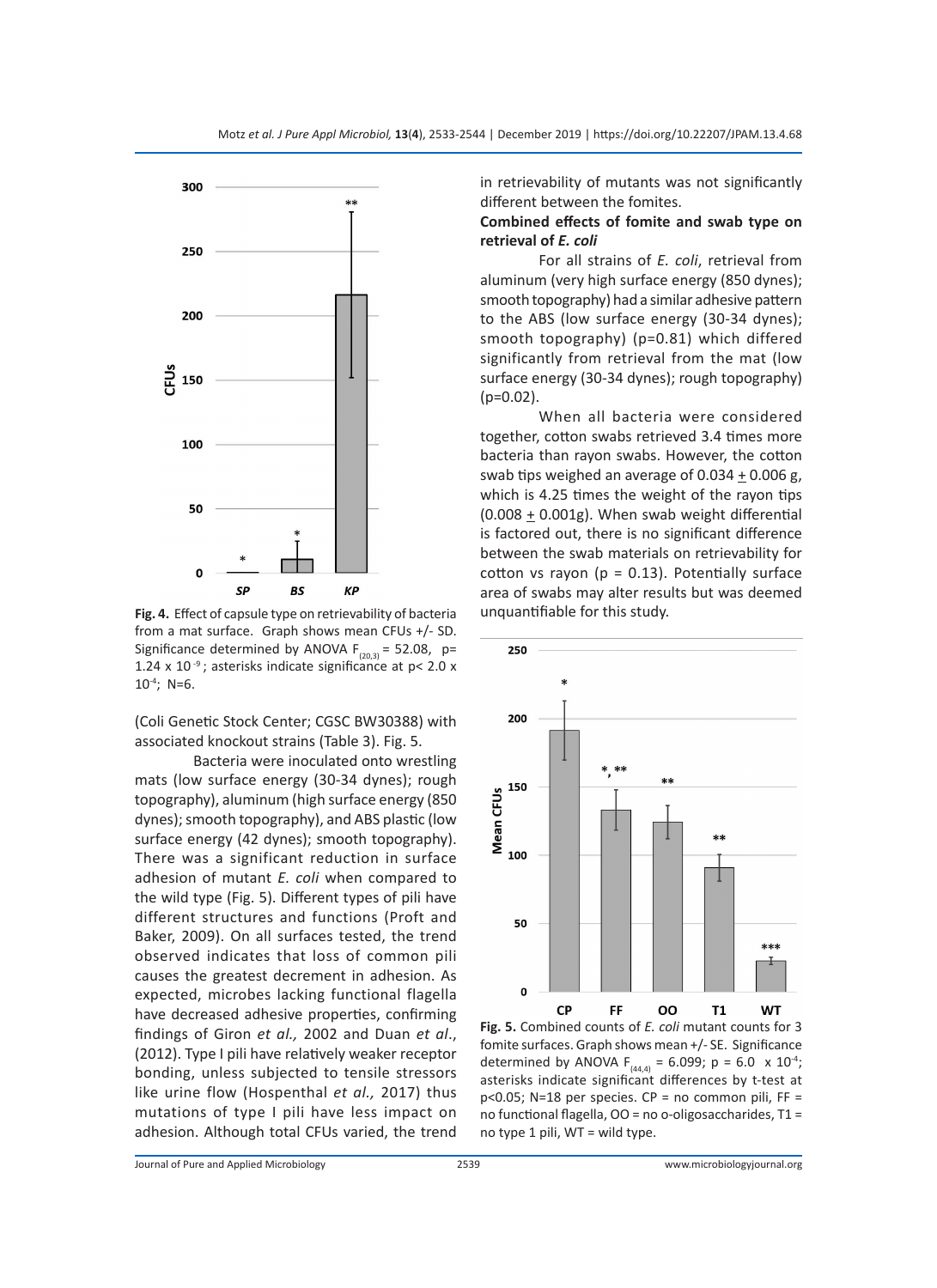Motz *et al. J Pure Appl Microbiol,* **13**(**4**), 2533-2544 | December 2019 | https://doi.org/10.22207/JPAM.13.4.68

Both the trend in adhesion to surfaces and the insignificant variation in swab type was confirmed using wild type *E. coli* collected with nylon (flocked COPAN – FLOQSwab®) and cotton (ULINE - Puritan) swabs (p = 0.455 by paired t-test) and replacing the high surface energy, smooth topography aluminum with glass which has similar high surface energy, smooth topography surface characteristics (Fig. 6). This change was necessary as metals are susceptible to surface change during chemical decontamination and bacterial adhesion to metals appears to depend on the terminating polyelectrolyte layer (Kovacevic *et al.,* 2016). Fig. 6.



**Fig. 6.** Retrieval of wild type *E. coli* from different fomites using two swab types. Graph shows mean +/- SE. Significance determined by ANOVA  $F_{(20,3)} = 5.23$ , p= 7.8  $\times$  10<sup>-3</sup>; asterisks indicate statistical significances at p<0.05 by t-test. N=6 for each fomite.

# **Effects of fomite and swab type on retrieval of mixed cultures**

Mixed cultures of wild type *E. coli,* wild type *S. pneumoniae* and *S. epidermidis* were inoculated onto mat, ABS, and glass surfaces and retrieved with cotton and nylon FLOQswabs®. Swab type made no significant difference in retrieval of different bacteria from varied surfaces ( $p = 0.455$ by paired t-test). However, there was a distinct difference in collection of bacterial species ( $F_{51,2}$ ) = 4.91, p=0.011) that varies with fomite surface (F(15,2) = 17.60, p=0.0001). *S. epidermidis* (no attachment specializations) was more efficiently retrieved from ABS and mat surfaces which

have low surface energy than the *E. coli* or the *S. pneumoniae* (Fig. 7). *S. pneumoniae* (negatively charged capsule) was most easily retrieved from the high surface energy glass. *E. coli* with its many adhesive factors was most difficult to remove from smooth surfaces (Fig. 8).



**Fig. 7.** Mixed culture retrieved from ABS with cotton swab. *E. coli* and *S. pneumoniae* at 0.5 McFarland Standard, *S. epidermidis* at 0.05 McFarland Standard.



**Fig. 8.** Effects of surface and swab adhesive properties on retrieval of bacterial species with different adhesive features. N=6. C. cotton, FLOQ – nylon FLOQSwabs®.

#### **CONCLUSIONS**

Swab composition appears to have a minimal effect on microbial retrieval, with swab mass and surface area having greater importance to the total number of microbes retrieved. However, importantly, proportion of different species retrieved does not appear to be skewed by swab type. Bacterial surface specializations, fomite topography and fomite surface energy appear to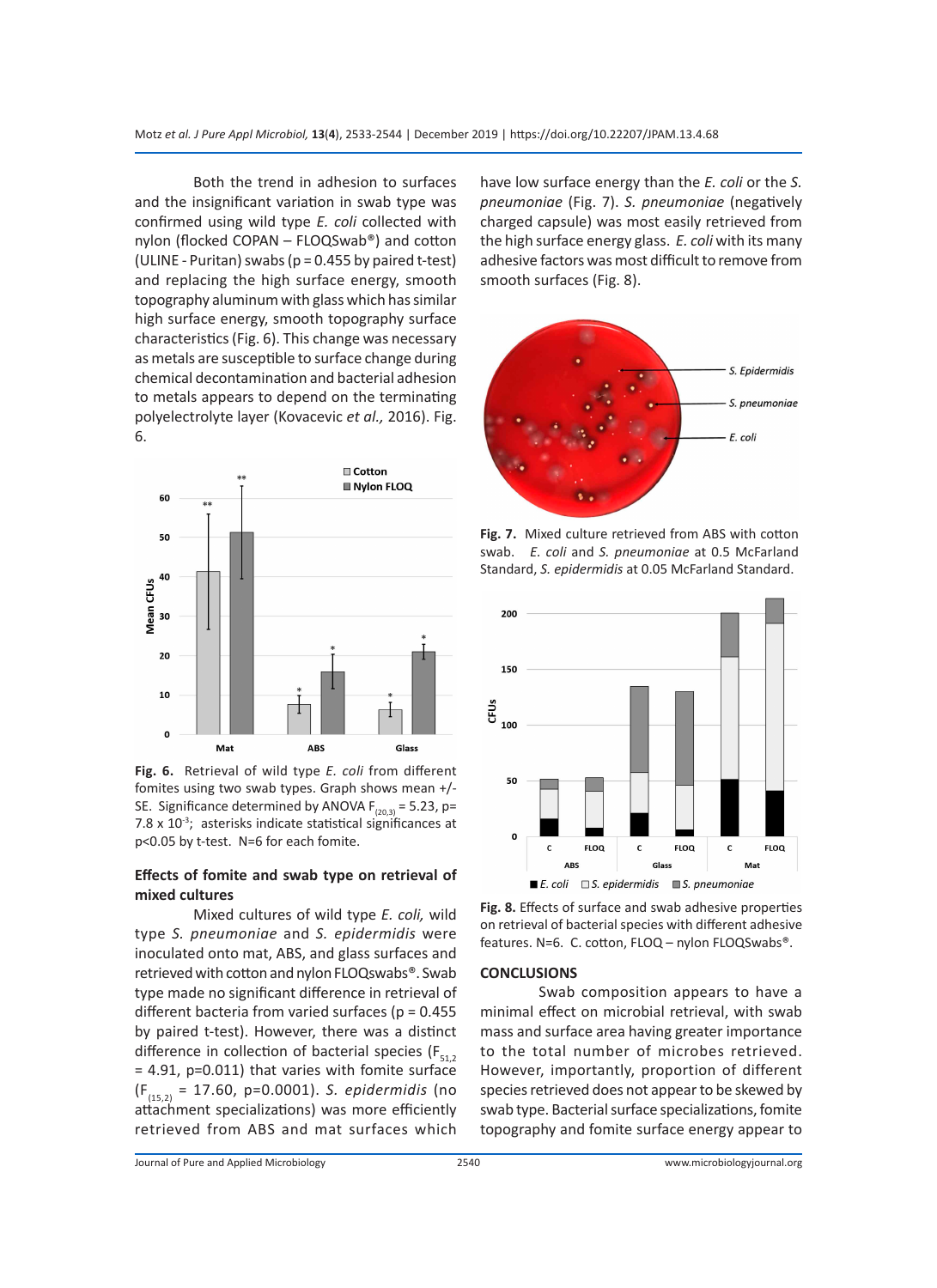interact in bacterial adhesion to and retrieval from surfaces. In species relying on adhesive structures such as pili and flagella, rough topography decreases adhesion and also decreases the portions of the surfaces contacted by swabs. Even if a bacterium in a surface depression could debond easily, a swab might be unable to contact it for removal. In species for which bonding is related to microbial surface chemistry and features such as charged capsules, the fomite surface energy appears to be a significant factor in adhesion and retrieval. The surface energy of the bacteria themselves was not considered and measuring bacterial surface energy has proven difficult (Hori and Matsumoto, 2010). Of clinical note, the tendency to develop smooth surfaces for objects, such as medical equipment and surgical implants with the goal of reducing adhesion may, in practice, be counter to that objective as smooth, defect-free surfaces increase bacterial adhesion (Bazaka *et al.,* 2018).

Although swabbing is the traditional method of sampling in both clinical and commercial settings, this study indicates that results obtained in this manner do not accurately reflect contaminating microbial communities. Characteristics of bacterial surfaces, fomites, and swabs, all appear to affect bacterial retrieval. **Consequently, the standard method of directly comparing CFUs of retrieved bacteria to one another appears to be invalid.**

#### **ACKNOWLEDGEMENTS**

The authors would like to thank Dr. Rod Anderson and appreciate the contributions of Alyson Milks and Paige Goodwin to the laboratory work. This research has been funded by the Department of Biological and Allied Health Sciences, Ohio Northern University, Ada. OH.

#### **CONFLICT OF INTEREST**

The authors declare that there is no conflic of interest.

#### **FUNDING**

This work was internally funded by the Department of Biological and Allied Health Sciences at ONU - no grant funding was used.

#### **AUTHOR'S CONTRIBUTION**

VAM, LMY, MEM and SCY designed research. VAM, LMY and SCY performed experiment and obtained data. VAM, LMY and MEM analyed data. VAM, LMY, MEM and SCY wrote the manuscript and apporved it for publication.

#### **DATA AVAILABILITY**

We have all of the raw data in spread sheets should someone need to see it.

#### **ETHICS STATEMENT**

All text, data, figures and tables are completely original. All supportive information from sources other than this laboratory has been cited in the text and included in the literature cited section. None of the authors have any conflict of interest or any affiliation or involvement which could be a potential source of bias, nor would any of us benefit financially from its publication. No animals or human subjects were used in this research.

#### **REFERENCES**

- 1. Anderson R P, Young L M. Visualizing Microbiology, 2016, pp. 91-92. 1st Ed. Wiley & Sons, Inc., Hoboken, New Jersey.
- 2. Ashiuchi M, Nakamura H, Yamamoto T, Kamei T, Soda K, Park C. Poly-γ-glutamate depolymerase of *Bacillus subtilis*: production, simple purification and substrate selectivity. *J. Mol. Catal. B-Enzym.*, 2003; **23**: 249–255. https://doi.org/10.1016/S1381-1177(03)00087-0
- 3. Barato P, Martins ER, Vasquez GM, Ramirez M, Melo-Cristino J, Martinez N, Iregui C. Capsule impairs efficient adherence of *Streptococcus agalactiae* to intestinal epithelium in tilapias *Oreochromis sp*. *Microbial Pathogenesis*, 2016; **100**: 30-36. https://doi. org/10.1016/j.micpath.2016.08.040
- 4. Bartley SN, Tzeng YL, Heel K, Lee CW, Mowlaboccus S. Attachment and invasion of *Neisseria meningitidis* to host cells is related to surface hydrophobicity, bacterial cell size and capsule. *PLoS ONE*, 2013; **8**(2): e55798. https://doi.org/10.1371/journal.pone.0055798
- 5. Bazaka K, Jacob MV, Crawford RJ, Ivanova EP. Plasmaassisted surface modification of organic biopolymers to prevent bacterial attachment. *Acta Biomaterialia*, 2011; **7**: 2015–2028. https://doi.org/10.1016/j. actbio.2010.12.024
- 6. Becton Dickinson and Company. 2019. https://www. bd.com/en-us/offerings/capabilities/specimencollection/swab-based-specimen-collection/bdflocked-swabs, 20 january 2019.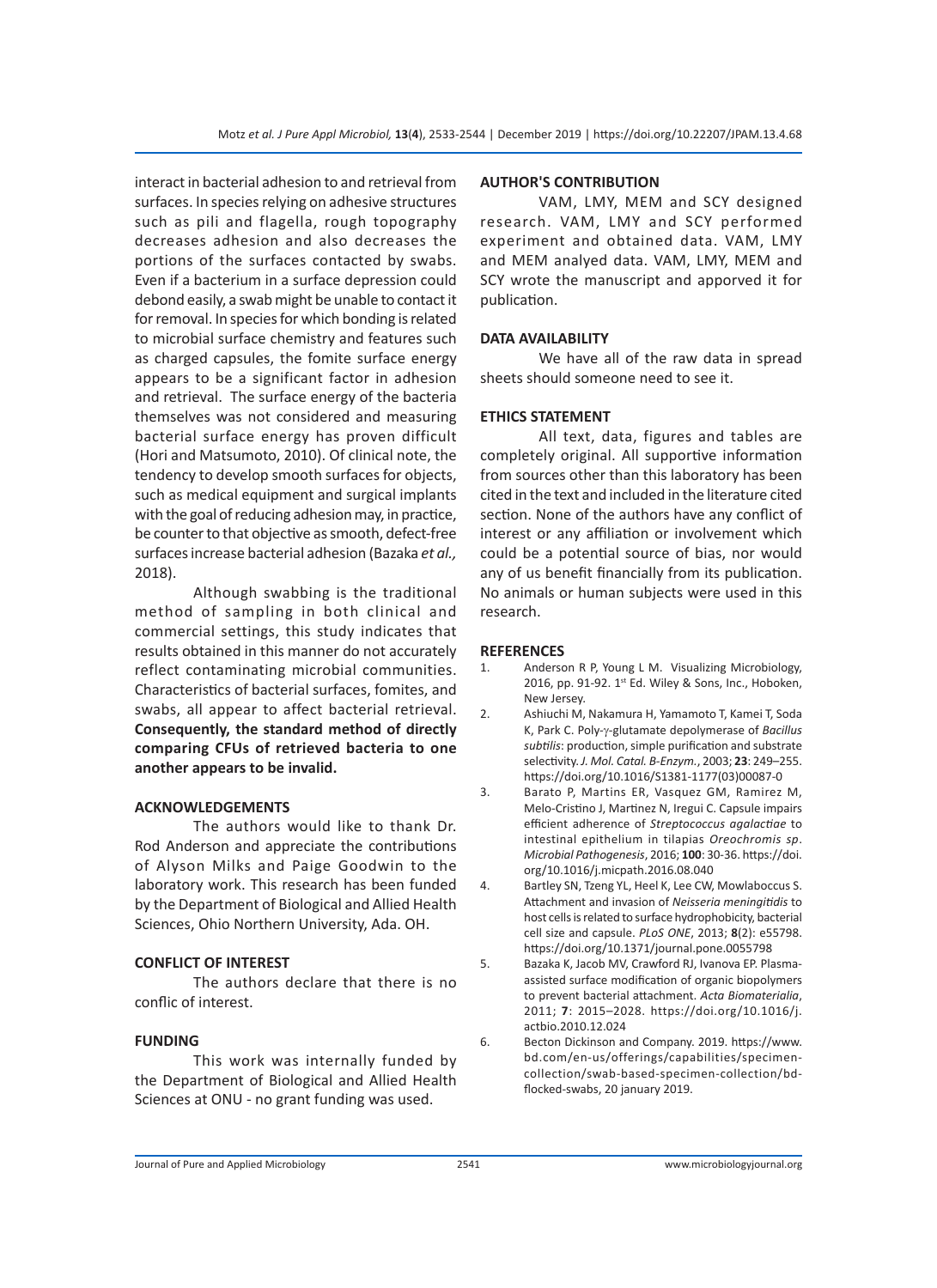- 7. Bradford S A, Sasidharan S, Kim H, Hwang G. Comparison of types and amounts of nanoscale heterogeneity on bacteria retention. *Frontiers in Environmental Sci*ence, 2018; **6:**56. https://doi. org/10.3389/fenvs.2018.00056
- 8. Cai L, Wu D, Xia J, Shi H, Kim, H. Influence of physiocochemical surface properties on the adhesion of bacteria onto four types of plastics. *Science of the Total Environment*, 2019; **671**: 1101-1107. https://doi. org/10.1016/j.scitotenv.2019.03.434
- 9. Categorizing Surface Energy. 3M Science of Adhesion Educational Series. https://www.3m.com/3M/en\_US/ bonding-and-assembly-us/resources/science-ofadhesion/categorizing-surface-energy/, Accessed 20 january, 2019.
- 10. Chernecky C, Waller J. Comparison of bacterial CFUs in five intravenous connectors. *Clinical Nursing Research*, 2010; **19**: 416-428. https://doi. org/10.1177/1054773810375110
- 11. Copan. https://www.copanusa.com/sample-collectiontransport-processing/floqswabs/, Accessed Accessed 5 december, 2019.
- 12. Cotton Fiber. 2012. Cotton Fiber / Physical and Chemical Properties of Cotton. http://textilefashionstudy.com/ cotton-fiber-physical-and-chemical-properties-ofcotton/, Accessed 20 august, 2019.
- 13. Danese N, Pratt L A, Kolter R. Exopolysaccharide production is required for development of *Escherichia coli* K-12 biofilm architecture. *Journal of Bacteriology*, 2002; **182**: 3593–3596. https://doi.org/10.1128/ JB.182.12.3593-3596.2000
- 14. Davies HD, Jackson MA, Rice SG. Infectious diseases associated with organized sports and outbreak control committee on infectious diseases, council on sports medicine and fitness. *American Academy of Pediatrics Clinical Report,* 2017: **140**(4). https://doi.org/10.1542/ peds.2017-2477
- 15. Di R, Vakkalanka MS, Onumpai C, Chau HK, White A, Rastall RA, Yam K, Hotchkiss AT Jr. Pectic oligosaccharide structure-function relationships: prebiotics, inhibitors of *Escherichia coli* O157:H7 adhesion and reduction of Shiga toxin cytotoxicity in HT29 cells. *Food Chemistry*, 2017; **227**: 245–254. https://doi.org/10.1016/j. foodchem.2017.01.100
- 16. Duan Q, Zhou M, Zhu L, Zhu G. Flagella and bacterial pathogenicity. *Journal of Basic Microbiology,* 2013; **53**(1): 1-8. https://doi.org/10.1002/jobm.201100335
- 17. Dyer HR, Davis A, Peters B, Beaschler R, Young LM, Motz V A, Krynak K L. Assessment of cleaning product efficacy on collegiate wrestling mats [Abstract]. In *The Ohio Journal of Science,* 2018; **118**(1): JIT5.
- 18. Epler Barbercheck CR, Bullitt E, Andersson M. Bacterial adhesion pili. *Sub-Cellular Biochemistry*, 2018; **87**:1-18. https://doi.org/10.1007/978-981-10- 7757-9\_1
- 19. Garayoa R, Abundancia C, Diez-Leturia M, IsabelVitas A. Essential tools for food safety surveillance in catering services: on-site inspections and control of high risk cross-contamination surfaces. *Food Control,* 2017; **75**: 48-54. https://doi.org/10.1016/j.

foodcont.2016.12.032

- 20. Giri SS, Ryu EC, Sukumaran V, Park SC. Antioxidant, antibacterial, and anti-adhesive activities of biosurfactants isolated from *Bacillus* strains. *Microb. Pathog*., 2019; **132**: 66-72, doi: 10.1016/j. micpath.2019.04.035. Epub 2019 Apr 24. https://doi. org/10.1016/j.micpath.2019.04.035
- 21. Giron, JA, Torres, AG, Freer, E, Kaper, JB. The flagella of enteropathogenic *Escherichia coli* mediate adherence to epithelial cells. *Molecular Microbiology*, 2002; **44:** 361–379. https://doi.org/10.1046/j.1365- 2958.2002.02899.x
- 22. Goldstein EJ, Citron DM, Claros MC, Tyrrell K L. Bacterial counts from five over-the-counter probiotics: are you getting what you paid for? *Anaerobe,* 2014; **25**: 1-4. https://doi.org/10.1016/j.anaerobe.2013.10.005
- 23. Hori K, Matsumoto S. Review: Bacterial adhesion: from mechanism to control. *Biochemical Engineering Journal,* 2010; **48**(3): 424-434. https://doi. org/10.1016/j.bej.2009.11.014
- 24. Hospenthal, MK, Costa TR, Waksman G. A comprehensive guide to pilus biogenesis in Gramnegative bacteria. *Nature Review*, 2017; **15**: 365-379. https://doi.org/10.1038/nrmicro.2017.40
- 25. Hsu M-S, Liao C-H, Fang C-T. Role of nasal swab culture in guiding antimicrobial therapy for acute cellulitis in the era of community-acquired methicillin-resistant *Staphylococcus aureus*: A prospective study of 89 patients. *Journal of Microbiology Immunology and Infection*, 2019; **52**(3):494-497. https://doi. org/10.1016/j.jmii.2019.04.001
- 26. Jankowska A, Zbiec M, Kozakiewicz P, Koczan G, Olenska S, Beer P. The wettability and surface free energy of sawn, sliced and sanded European oak wood. *Ciencia y tecnologia,* 2018; **20**(3): 443 - 454, doi: 10.4067/ S0718-221X2018005031401 ISSN impresa 0717-3644 ISSN online 0718-221X. https://doi.org/10.4067/ S0718-221X2018005031401
- 27. Jarvis B, Hedges A l, Corry, J. Assessment of measurement uncertainty for quantitative methods of analysis: comparative assessment of the precision (uncertainty) of bacterial colony counts. *International Journal of Food Microbiology,* 2007; **116**: 44-51. https://doi.org/10.1016/j.ijfoodmicro.2006.12.037
- 28. Keeratipibul S, Laovittayanurak T, Pornruangsarp O, Chaturongkasumrit Y, Takahashi H, Techaruvichit P. Effect of swabbing techniques on the efficiency of bacterial recovery from food contact surfaces. *Food Control*, 2017; **77**: 139-144. https://doi.org/10.1016/j. foodcont.2017.02.013
- 29. Kolenda R, Ugorski M, Grzymajlo K. Everything You Always Wanted to Know About Salmonella Type 1 Fimbriae, but Were Afraid to Ask. *Frontiers in Microbiology,* 2019; **10**: 1017. https://doi.org/10.3389/ fmicb.2019.01017
- 30. Kovacevic D, Pratnekar R, Torkar KG, Salopek J, Dra ic G, Abram A, Bohinc K. Influence of Polyelectrolyte Multilayer Properties on Bacterial Adhesion Capacity. *Polymers* 2016; **8**: 345; https://doi.org/10.3390/ polym8100345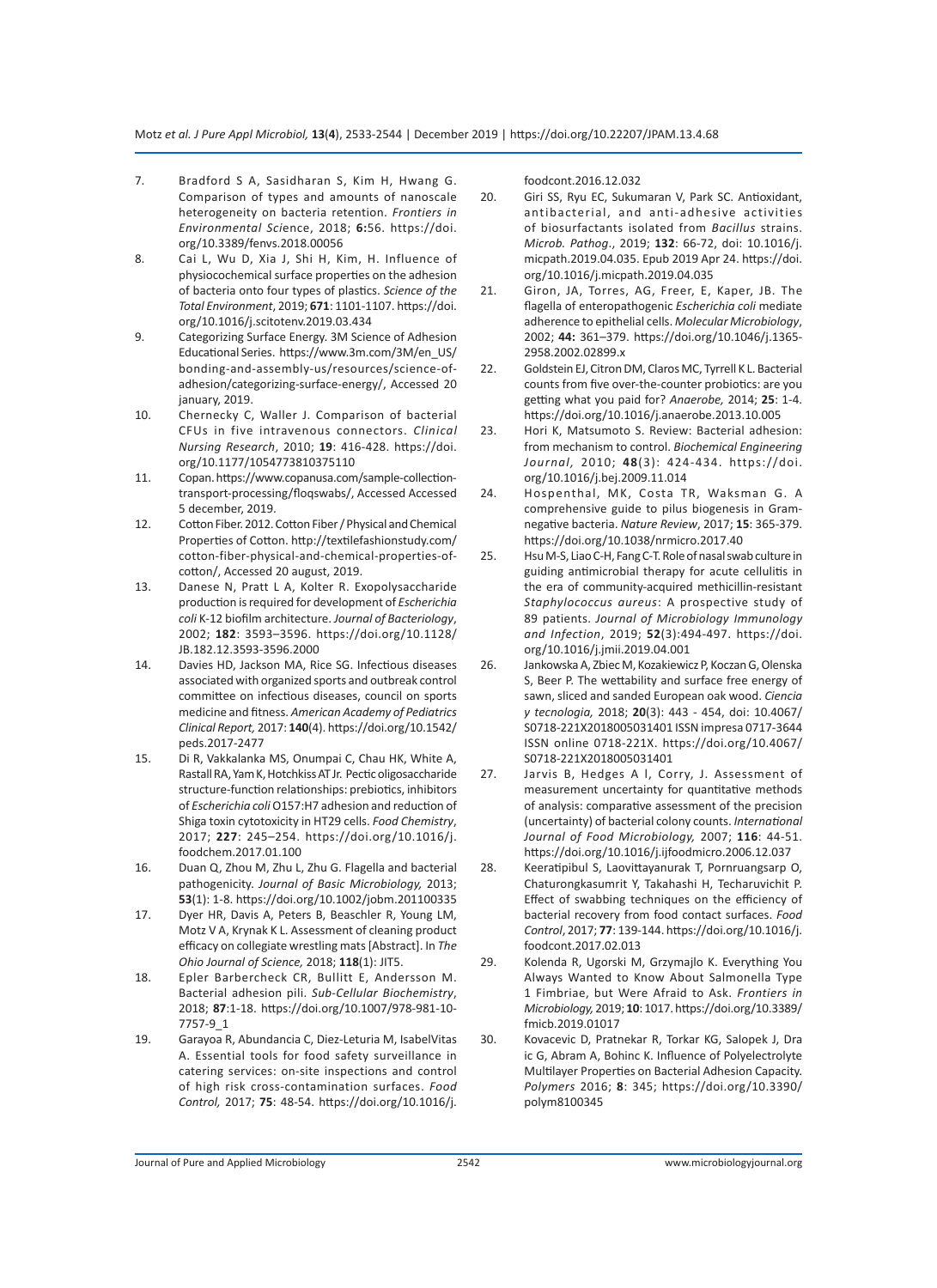- 31. Kwon J, Fausone M, Du H, Robicsek A, Peterson, L. Impact of laboratory-reported urine culture colony counts on the diagnosis and treatment of urinary tract infection for hospitalized patients. *American Journal of Clinical Pathology,* 2012; **137**: 778-784. https://doi. org/10.1309/AJCP4KVGQZEG1YDM
- 32. Liang J, Liu F, Deng J, Li M, Tong M. Efficient bacterial inactivation with Z scheme AgI/Bi2MoO6 under visible light irradiation. *Water Resources,* 2017; **123**: 632–641. https://doi.org/10.1016/j.watres.2017.06.060
- 33. Lin QK, Xu X, Wang Y, Wang B, Chen H. Antiadhesive and antibacterial polysaccharide multilayer as IOL coating for prevention of postoperative infectious endophthalmitis *International Journal of Polymeric Materials and Polymeric Biomaterials,* 2017; **66**(2): 97–104. https://doi.org/10.1080/00914037.2016.11 90925
- 34. Liu X, Liu F, Liu S, Li H, Ling P, Zhu X. Poly-g-glutamate from *Bacillus subtilis* inhibits tyrosinase activity and melanogenesis. *Applied Microbiology and Biotechnology*, 2013; **97**(22): 9801-9809. doi:10.1007/ s00253-013-5254-6. PMID 24077684. https://doi. org/10.1007/s00253-013-5254-6
- 35. Maki D, Weise D, Sarafin H. A semiquantitative culture method for identifying intravenous-catheter related infection. *New England Journal of Medicine,*  1977; **296**: 1305-1309. https://doi.org/10.1056/ NEJM197706092962301
- 36. Maruf M R. https://www.fibre2fashion.com/industryarticle/7146/cotton-clothing-comfort-compared-topolyester?page=3, Accessed 20 january, 2019.
- 37. Milks A, Goodwin P, Young L M, Motz V A. Validity of swabbing fomites to determine load and the influence of external bacterial specializations [Abstract]. In*The Ohio Journal of Science,* 2018; **118**(1): JIT-8.
- 38. Moens S, Vanderleyden J. Functions of bacterial flagella. *Crit Rev Microbiol,* 1996; **22**(2): 67-100. https://doi.org/10.3109/10408419609106456
- 39. Mulvey MA, Lopez-Boado YS, Wilson CL, Roth R, Parks WC, Heuser J, Hultgren S J. Induction and evasion of host defenses by type 1-piliated uropathogenic *Escherichia coli*. *Science,* 1998; **282**: 1494–1497. https://doi.org/10.1126/science.282.5393.1494
- 40. Nilsson M, Frykberg L, Flock JI, Pei L, Lindberg M, Guss B. A fibrinogen-binding protein of *Staphylococcus epidermidis*. *Infection and Immunity,* 1998; **66**(6): 2666-2673. https://doi.org/10.1128/IAI.66.6.2666- 2673.1998
- 41. Ogai K, Nagase S, Mukai K, Iuchi T, Mori Y, Matsue M, Sugitani K, Sugama J, Okamoto S. A Comparison of Techniques for Collecting Skin Microbiome Samples: Swabbing Versus Tape-Stripping. *Frontiers in Microbiology*, 2018; https://doi.org/10.3389/ fmicb.2018.02362
- 42. Paxton, A. 2004. http://www.captodayonline.com/ Archives/feature\_stories/0804Swabs.html. Accessed 23 october, 2019.
- 43. Permabond Surface Energy & Wetability. https:// www.permabond.com/2015/01/07/surface-energy-

wetability/ Accessed 18 august, 2019.

- 44. Polyester. 2012. polyester-physical-and-chemicalproperties-of-polyester http://textilefashionstudy. com/polyester-physical-and-chemical-properties-ofpolyester/ Accessed 20 january, 2019.
- 45. Raghavan V. 2014. Basics of wetting and adhesion. http://oldsite.justpaint.org/jp31/jp31article5.php. Accessed 27 october, 2019.
- 46. Rouch M, Marchese G. Evaluation of potential fomites in senior nursing facility and rehabilitation unit [Abstract]. In *The Ohio Journal of Science* 2017; **117**(1): A25.
- 47. Roy K, Hilliard G M, Hamilton D J, Luo J. Enterotoxigenic *Escherichia coli* EtpA mediates adhesion between flagella and host cells. *Nature,* 2009; **457**: 594–598.49. https://doi.org/10.1038/nature07568
- 48. Rubinchik S, Seddon AM, Karlyshev AV. A negative effect of *Campylobacter* capsule on bacterial interaction with an analogue of a host cell receptor. *BMC Microbiology*, 2014; **14**: 141 https://doi.org/10.1186/1471-2180-14- 141
- 49. Smith PW, Sayles H, Hewlett A, Cavalieri RJ, Gibbs SG, Rupp ME. A study of three methods for assessment of hospital environmental cleaning. *Healthcare Infection,* 2013; **8**(2): 80–85. https://doi.org/10.1071/HI13001
- 50. Spratt G, Levine D, Tillman L. Physical therapy clinic therapeutic ultrasound equipment as a source for bacterial contamination Henry *Physiotherapy Theory and Practice*, 2014; **30**(7): 507–511 2014 Informa Healthcare USA, Inc. https://doi.org/10.3109/09593 985.2014.900836
- 51. Thongsomboon W,Serra DO,Possling A,Hadjineophytou C, Hengge R, Cegelski L. Phosphoethanolamine cellulose: a naturally produced chemically modified cellulose. *Science.* 2018; **359**(6373): 334-338. https:// doi.org/10.1126/science.aao4096
- 52. Thorne CB. Chapter 8 : *Bacillus anthracis*, 1993, pp 113- 124. In Sonenshein, Abraham L. and Hoch, James A. and Losick, Richard(eds), *Bacillus subtilis* and Other Gram-Positive Bacteria, *American Society of Microbiology*, Washington D.C. doi:10.1128/9781555818388.ch8. DOI 10.1128/9781555818388.ch8.
- 53. Vesley D, Klapes NA, Benzow K, Le CT. Microbiological evaluation of wet and dry floor sanitization systems in hospital patient rooms. *Applied and Environmental Microbiology,* 1987; **53**(5): 1042-1045 0099- 2240/87/051042-04. https://doi.org/10.1128/ AEM.53.5.1042-1045.1987
- 54. Willis LM, Whitfield C. Structure, biosynthesis, and function of bacterial capsular polysaccharides synthesized by ABC transporter-dependent pathways. *Carbohydrate Research,* 2013; **378**: 35–44. https://doi. org/10.1016/j.carres.2013.05.007
- 55. Xu B, Pei X, Su Y, Ma Z, Fan H. Capsule of *Streptococcus equi subsp. zooepidemicus* hampers the adherence and invasion of epithelial and endothelial cells and is attenuated during internalization. *FEMS Microbiology Letters,* 2016; **363**(16); PMID: 27388015 https://doi. org/10.1093/femsle/fnw164